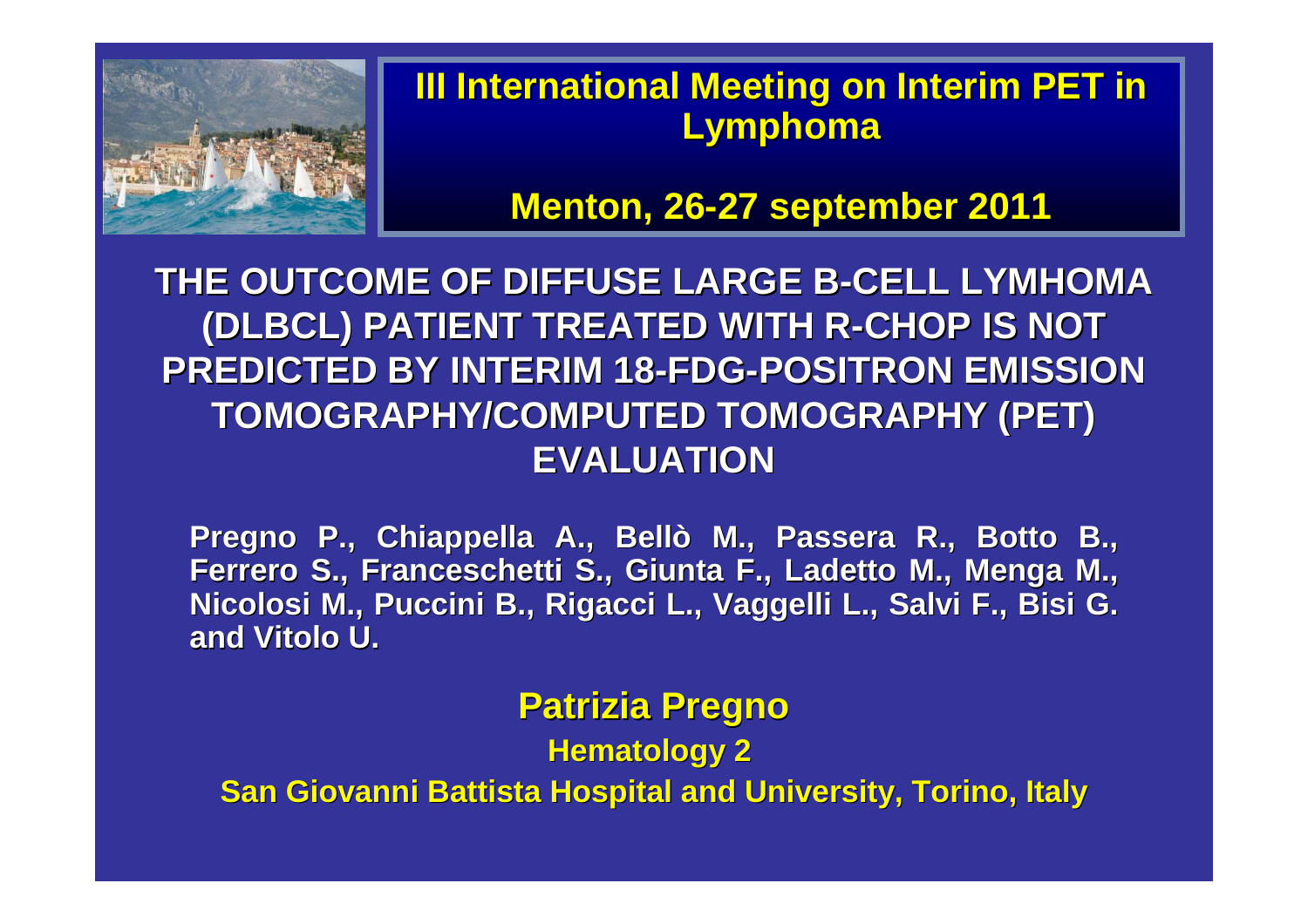## **AIM OF THE STUDY**

**It was to determine in DLBCL patients the predictive value of Interim PET (I-PET) and Final PET (F-PET) on PFS**

### **PATIENTS AND METHODS**

**From April 2004 to December 2008 88 newly diagnosed DLBCL patients, treated with 6-8 R-CHOP regardless of I-PET, were included in this retrospective study.**

**PET were performed at diagnosis, after 2-4 courses and at the end of therapy with centrally reviewing according to visual dichotomous criteria (Deauville 2009 criteria).**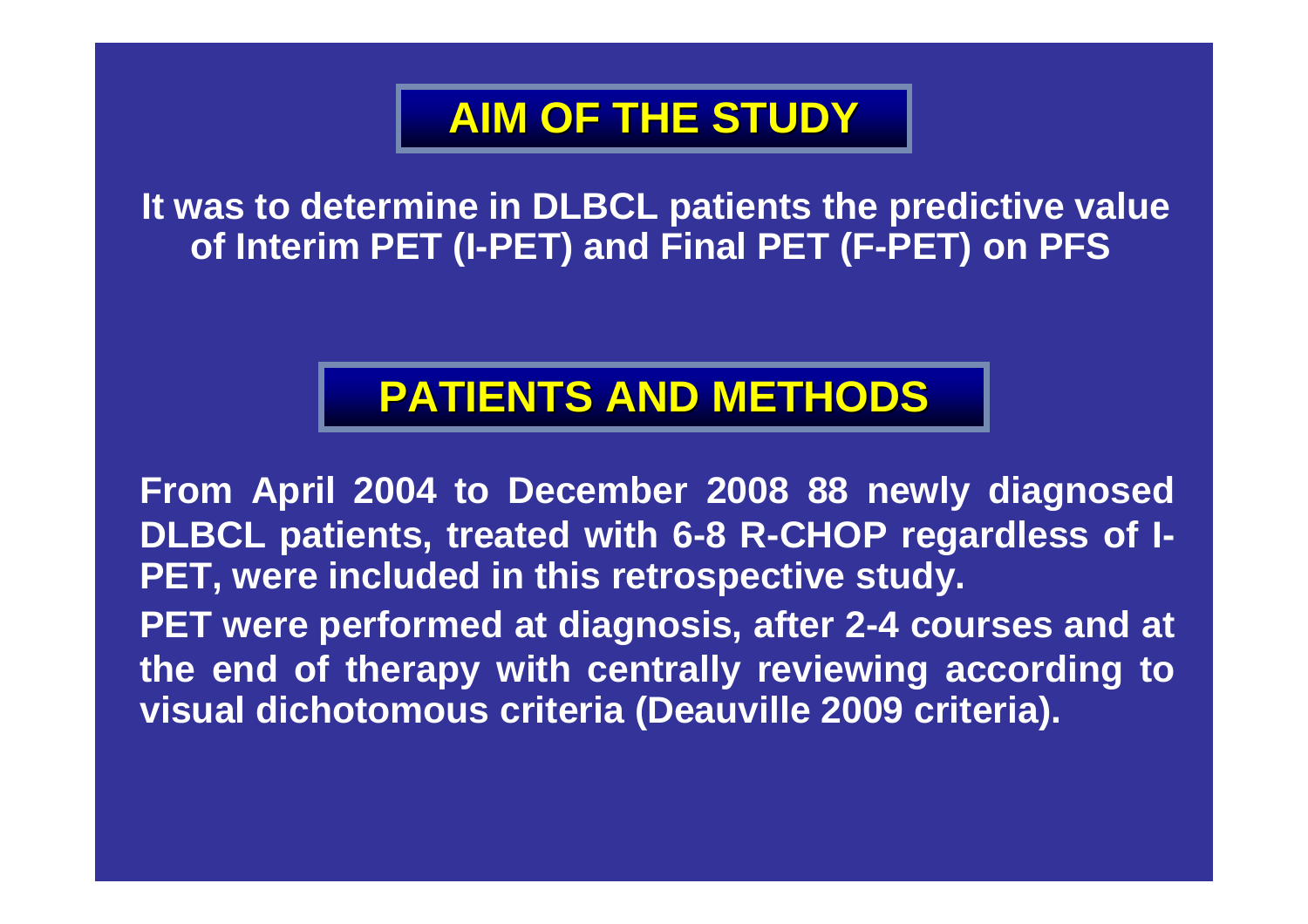# **CLINICAL FEATURES AND PET RESULTS**

#### **88 patients with median age 55 years (range 18-80)**

| <b>Male/Female</b>                                | 47/53% |        |                                                  | <b>Treatment plan</b>                                                  |          |                                                      |            | <b>Clinical response</b> |                  |  |
|---------------------------------------------------|--------|--------|--------------------------------------------------|------------------------------------------------------------------------|----------|------------------------------------------------------|------------|--------------------------|------------------|--|
| <b>Stage I-II/III-IV</b>                          | 33/67% |        |                                                  |                                                                        |          |                                                      |            |                          |                  |  |
| PS > 1                                            | 27%    |        |                                                  |                                                                        |          | <b>Patients</b>                                      |            | 80%                      |                  |  |
| <b>LDH &gt;upper limit</b>                        | 42%    |        |                                                  | R-CHOP14                                                               | 57 (65%) |                                                      | 100%       |                          | <b>BCR</b>       |  |
| <b>BM</b> involvement                             | 25%    |        |                                                  | <b>R-CHOP21</b>                                                        |          | 31 (35%)                                             | 10%<br>50% |                          | <b>ENR</b>       |  |
| N extran sites >1                                 | 31%    |        |                                                  | 14 (16%)<br>$+$ IF-RT                                                  |          |                                                      | B%         |                          |                  |  |
| <b>Bulky disease</b>                              |        | 15%    |                                                  | G-CSF support was given in 68% of R-<br>CHOP21 and in 100% of R-CHOP14 |          |                                                      |            | CR                       |                  |  |
| <b>IPI Risk L-LI/IH-H</b>                         |        | 53-47% |                                                  |                                                                        |          |                                                      |            |                          |                  |  |
| <b>PET results</b>                                |        |        |                                                  |                                                                        |          |                                                      |            |                          |                  |  |
| <b>Interim PET Timing</b><br>100%                 |        |        |                                                  | 88%<br>2%                                                              |          | <b>I-PET and F-PET Results</b><br><b>Correlation</b> |            |                          |                  |  |
| 34%<br>80%<br>66%<br>60%<br>40%                   |        |        | <b>Negative</b><br><b>Positive</b><br>28%<br>19% |                                                                        |          | <b>Patients</b>                                      |            | <b>F-PET neg</b>         | <b>F-PET pos</b> |  |
|                                                   |        | 20%    |                                                  |                                                                        |          | I-PET neg 63                                         |            | 62 (98.4%)               | 1(1.6%)          |  |
| 2 RCHOP<br><b>After</b><br><b>After 3-4 RCHOP</b> |        | 0%     | <b>I-PET</b><br><b>F-PET</b>                     |                                                                        |          | <b>I-PET pos 25</b>                                  |            | 15 (60.0%)               | 10 (40%)         |  |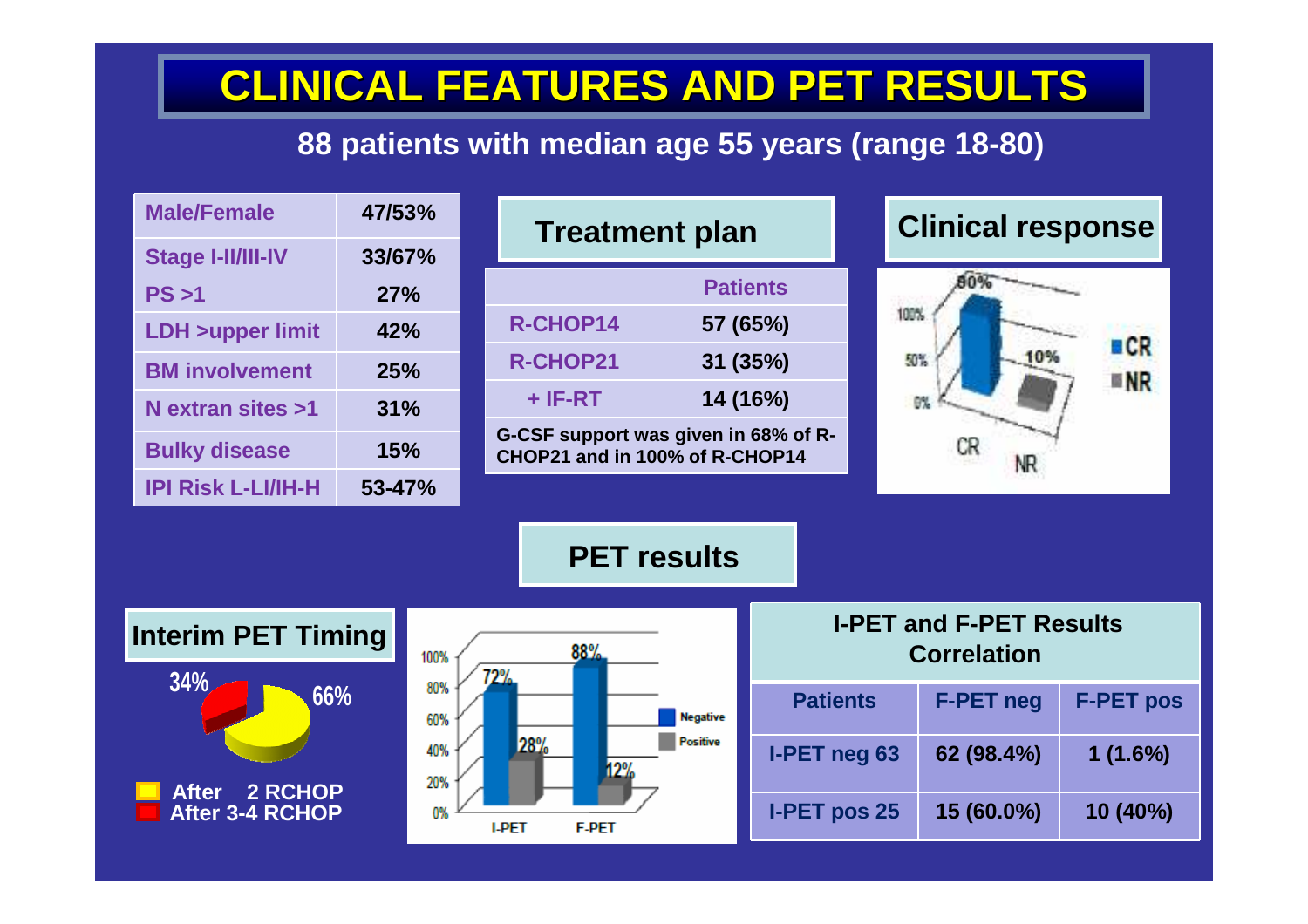## **PFS ACCORDING TO PET RESULTS**

#### **Median FU 26,2 months; 2-ys PFS by Interim-PET and Final PET**



| UNIVARIATE COX's MODEL ANALYSIS FOR PFS |      |            |             |  |  |  |
|-----------------------------------------|------|------------|-------------|--|--|--|
| <b>I-PET (Pos vs Neg)</b>               | 2.45 | 1.01-5.93  | 0.047       |  |  |  |
| <b>F-PET (Pos vs Neg)</b>               | 5.97 | 2.19-16.28 | $\le 0.001$ |  |  |  |

**Others: LDH> normal, >1 extranodal sites, BM+,IH-H IPI risk were predictors of lower PFS rates**

| <b>BIVARIATE COX's MODEL ANALYSIS FOR</b><br><b>PFS</b> |      |               |       |  |  |  |
|---------------------------------------------------------|------|---------------|-------|--|--|--|
| <b>I-PET</b><br>(Pos vs Neg)                            | 1.27 | $0.40 - 4.03$ | 0.691 |  |  |  |
| <b>F-PET</b><br>(Pos vs Neg)                            | 5.03 | 1.37-18.43    | 0.015 |  |  |  |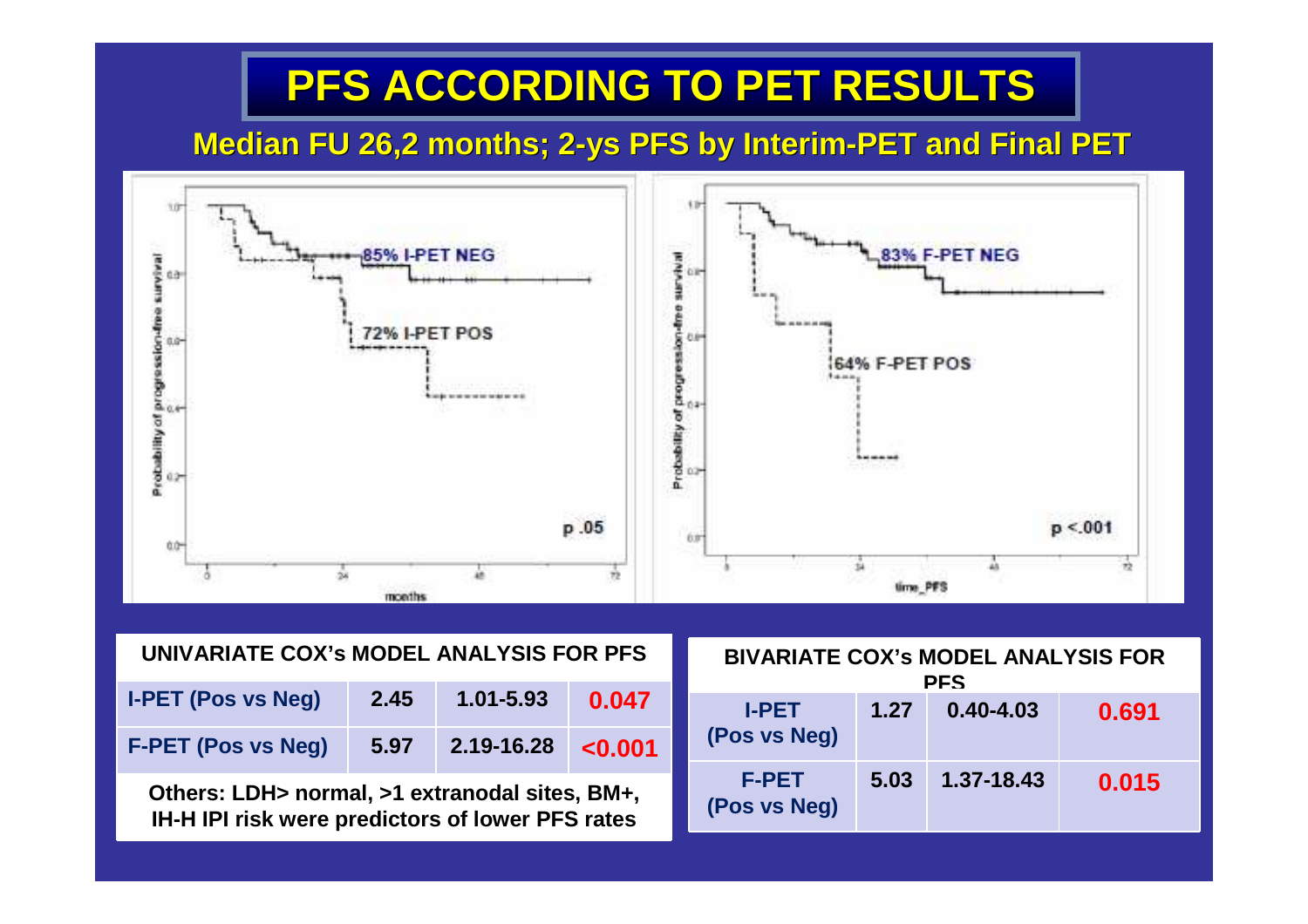

## **CONCLUSIONS**

 **Our results indicate that in DLBCL patients treated with R-CHOP Interim positive PET by visual analysis is not predictive of a worse outcome.**

 **Conversely, Interim negative PET is associated with a good prognosis.** 

**√ PET results at the end of the treatment strongly**<br>correlated with **PES correlated with PFS.**

 **However, larger prospective studies and harmonization of Interim PET reading criteria are needed in DLBCL.**